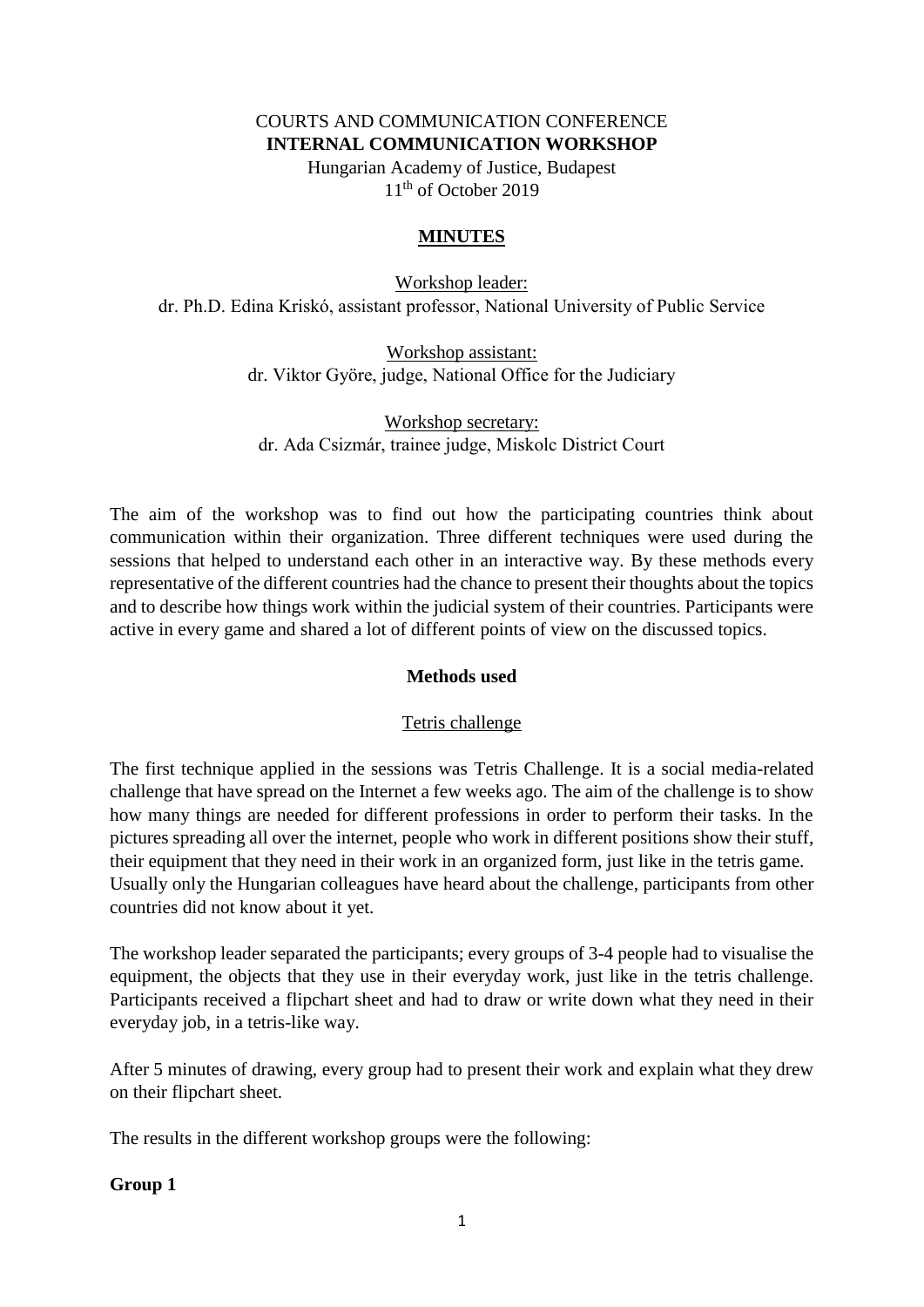- 1) Speaker from Armenia: telephone, mobile phone, papers, pencils, stickers, recycle bin, stapler, coffee, newspapers, (law)books, files.
- 2) Speaker from Macedonia: desk, computer, chair, phone, library, recycle bin, calendar, cases, files, copy machines, and of course a judge, hammer/gavel, table lamps, some people also need glasses.
- 3) Speaker from Turkey: courtroom, showing the place of every participants of a lawsuit. Gown. In Turkey the office of judges is right next to the courtroom that they use in order to reach it easily.

# **Group 2**

- 1) Speaker from Hungary: cup of coffee, gown, wig, computer, panel of cases, volumes of legal commentaries, chair and table, pen, dictaphone, telephone, smartphone, dictionary, camera
- 2) Speaker from Armenia: commentaries, flag of their countries and the EU, microphone, gavel, car, desk, suitcase, constitution, criminal code, gown
- 3) Speaker from Hungary: gavel, sculpture of Lady Justice, gown, coat-of-arms, clock, case file, microphone, computer, codes and books of substantial and procedural law

# **Group 3**

- 1) Speaker from Macedonia: desk, comupter, keyboard, pen, files, books, chair, printer, monitor
- 2) Speaker from Czech Republic: computer, mobile phone, printer, chain, chair, table, calendar, paragraph sign, telephone, bag, constitution.
- 3) Speaker from Armenia: rule of law, computer, scale, dove of peace, flags, gavel; every drawing represented a value of the judiciary.

The method served like an icebreaker in every group; participants actively explained all the tools and the meaning of them in their countries.

# World café technique

The workshop leader asked to form small groups of 3-4 people again. Every group received one or two separate topics. Every group had an administrator who had the task to write down every thought the group mentioned in connection with the topic(s) given. In the different rounds of the game the administrators always remained the same and stayed in their sets, while the other members of the groups changed their seats in every round and discussed the other topics as well with the other administrators. At the end the administrators had to summarize the thoughts of the 3 different groups.

# **Group 1**

# 1) Topic: stories

What stories are told in the different countries in the judiciary, or in other words, what are the hot topics nowadays among the members of the judiciary? What do they pass on to the next generations about the organization?

The group mentioned the following topics:

Court cases, parties to a case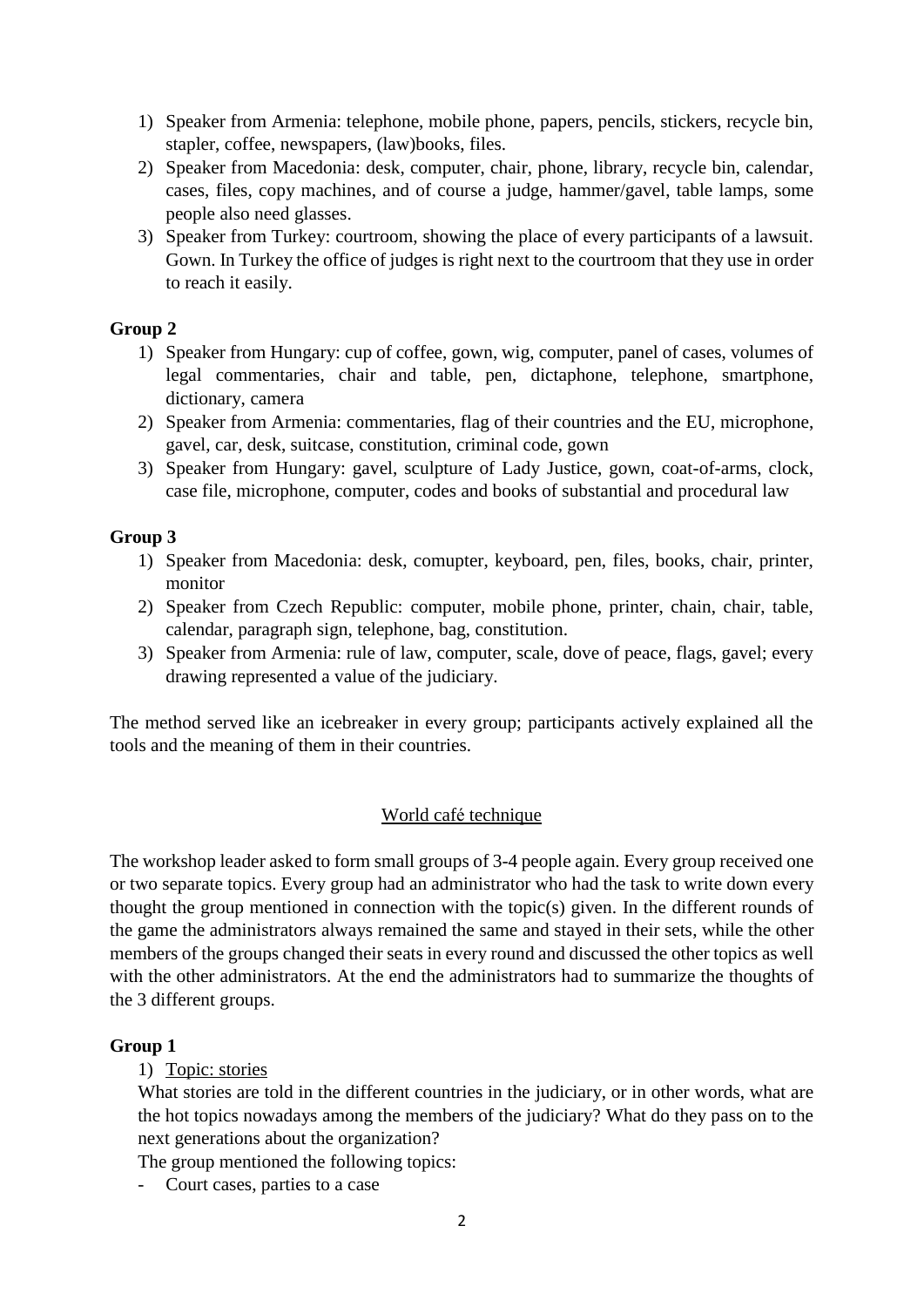- Pressure on the judiciary
- Reform in the justice system
- Separation of powers
- Hungarian participant mentioned the topic of the future of the chief justice (Curia) in Hungary is a hot topic nowadays
- International developments
- Gossips

# 2) Topic: conflicts

How the judges of different countries solve them, how their organization deals with conflicts.

The group mentioned the following aspects:

- The solution is to talk together and communicate; direct, face-to-face communication
- Respect each other
- Independence of judges
- In Hungary members of the judiciary deal with conflicts calmly, while in other countries not

The workshop leader mentioned at this point that it seems that the participants mainly deal with problems calmly and that everybody is very polite with each other in their organization.

# 3) Topic: "My organization is like…"

Participants had to describe the organization where they work by a metaphore. How do they describe their workplace, their job?

The following metaphores were mentioned:

- Perpetuum mobile; new tasks are constantly arising.
- The Queen of the UK; a participant mentioned that his organization is fair and respectful, just like the Queen.
- Sporty; the Hungarian participant mentioned that in his workplace everybody does sport.
- Home; Armenian participant said that she likes her workplace just like her home.
- Conservative; mentioned by the Croatian and the Hungarian participant, regarding the Supreme Court.

Conclusion: working in the judiciary is very hard, and it needs big responsibility.

# **Group 2**

- 1) Topic: "My organization is like…" The following metaphores were mentioned in this group:
- Home
- Being with friends
- A finely working office
- A luxury prison
- Being at the battlefield
- Warm and convenient place where I can do my job
- 2) Topic: tools of communication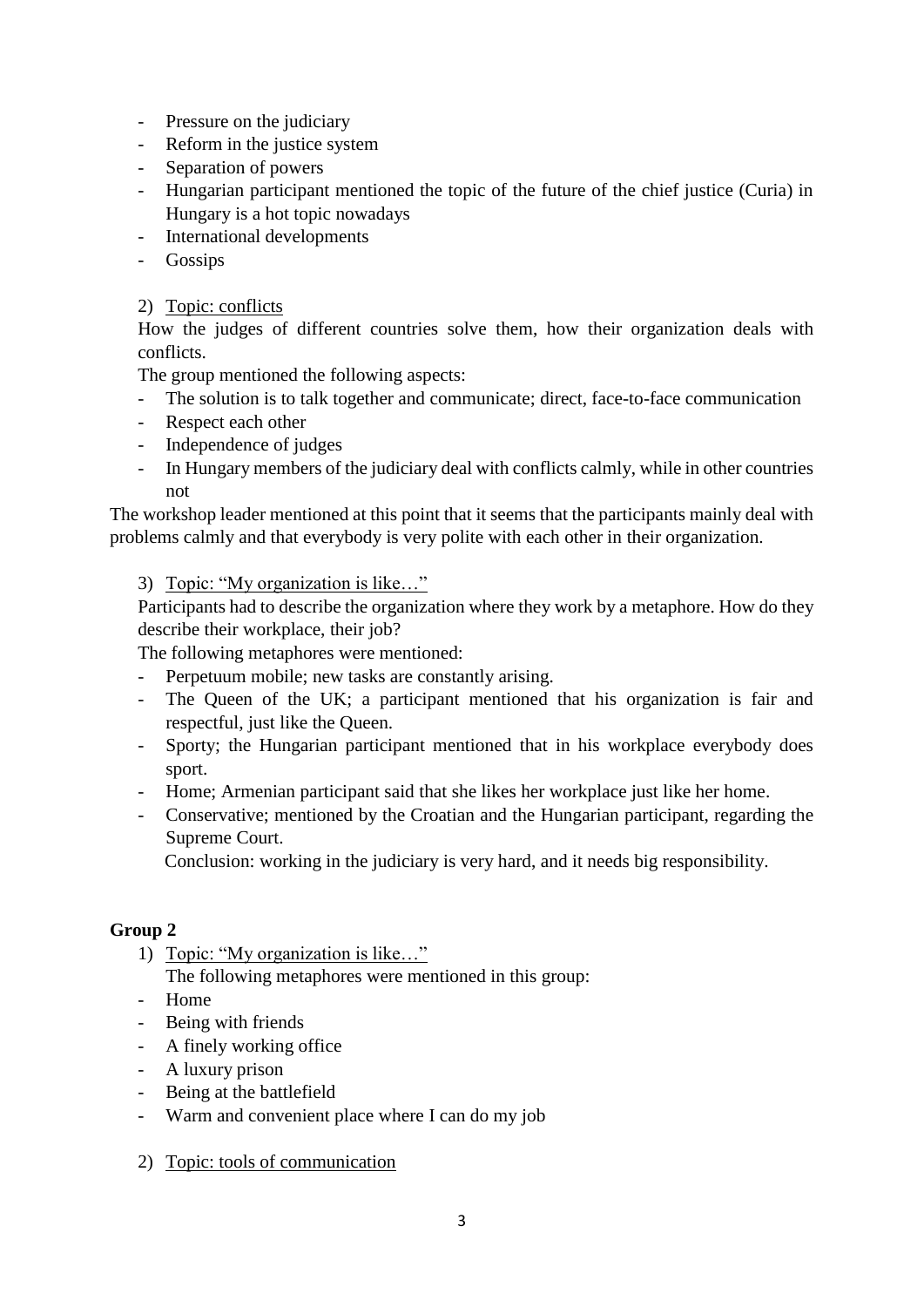Participants separated the different tools for internal and for external communication such as:

Internal:

- Rumours
- Emails, intranet
- Secret Facebook groups
- Telephone

External

- Guided tours
- Open day programmes; simulation of famous stories in the framework of litigation, mock trials
- Live broadcasts
- 3) Topic: styles of formal and informal communication

The group mentioned the following aspects:

- Personal data must be saved separately
- Private information about our colleagues are part of their private life
- According to them 3 styles exist that are used in different situations: in an open hearing, the style is professional; among only judges it is quite informal; and with the press it is mixed, because it must be professional, but at the same time understandable.

# 4) Topic: stories

Interesting aspects were mentioned:

- The Georgian participant mentioned ghosts in the court building, that can be maybe ghosts of ancient judges
- Participant from Latvia mentioned the sculpture in the basement as a story, which is a rumour in her city that Lenin's body is somewhere in the basement of the court.
- Stories about good times spent with the colleagues, that deepens cohesion in the organization
- Stories that carry important lessons to learn; how to manage crisis situations, tips and tricks
- Stories about older colleagues, how they started their career
- Stories about people who left the judicial profession

# 5) Topic: rules of communication

- Rules of communication are laid down in codes in Albania and Armenia
- In many countries members of the organization can communicate directly with the leaders as well
- The most important thing according to the group is that communication must be honest and clear

# 6) Topic: conflicts

- In many countries it is not yet formalized
- If it is a formal complaint, a file would de opened and the conflict can be solved in a formal way
- An informal conflict can be solved in an informal way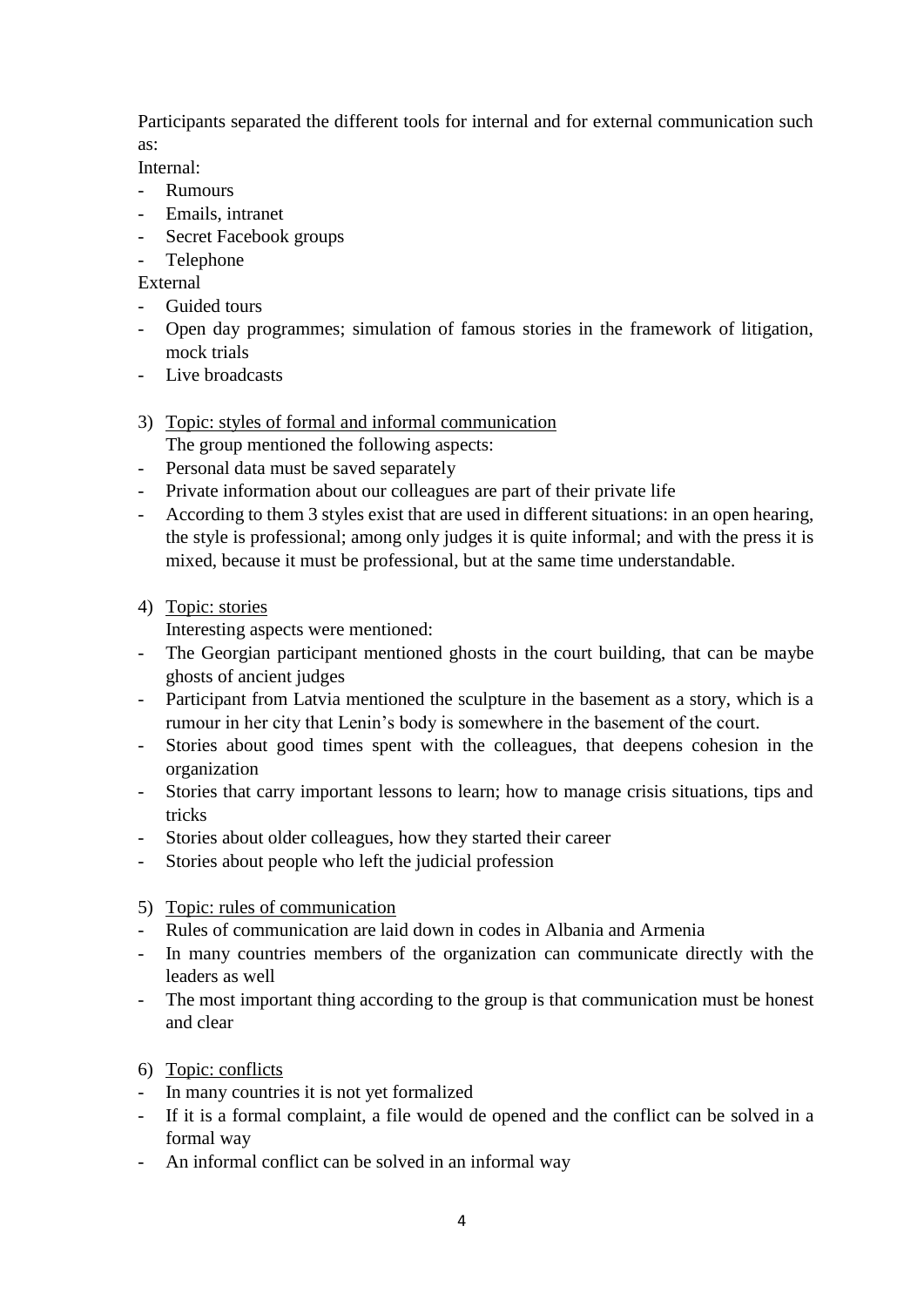# **Group 3**

- 1) Topic: "My organization is (like)..."
- Not boring
- Not funny
- Not like at home
- Nice building and environment
- Friendly atmosphere
- Second home
- A place that brings a lot of stress
- Prison
- Kindergarten
- A lighthouse
- Full of secrets
- Place where serious job is done
- 2) Topic: communication tools

#### Internal:

- Social media
- E-mails
- Face-to-face meetings with panels of judges
- Newsletters
- Phones
- All the time meetings (non-preferred)
- Statistical data (non-preferred)

### External

- Tv interviews
- Differnet events at courts
- Social media (non-preferred)
- Publishing decisions on websites (non-preferred)
- 3) Topic: conflicts
- Between the workers and the organization
- Between judges (even within the same panel)
- Between the administrative staff
- Conflicts about the distribution of cases among judges; some judges may have much more cases than others and this can also generate conflicts
- Conflicts regarding different opinions about the political system

A discussion arises regarding how strict do judges must behave in their private life. Most of the participants think that there can always be closed rooms, where judges can behave just like they wish to behave.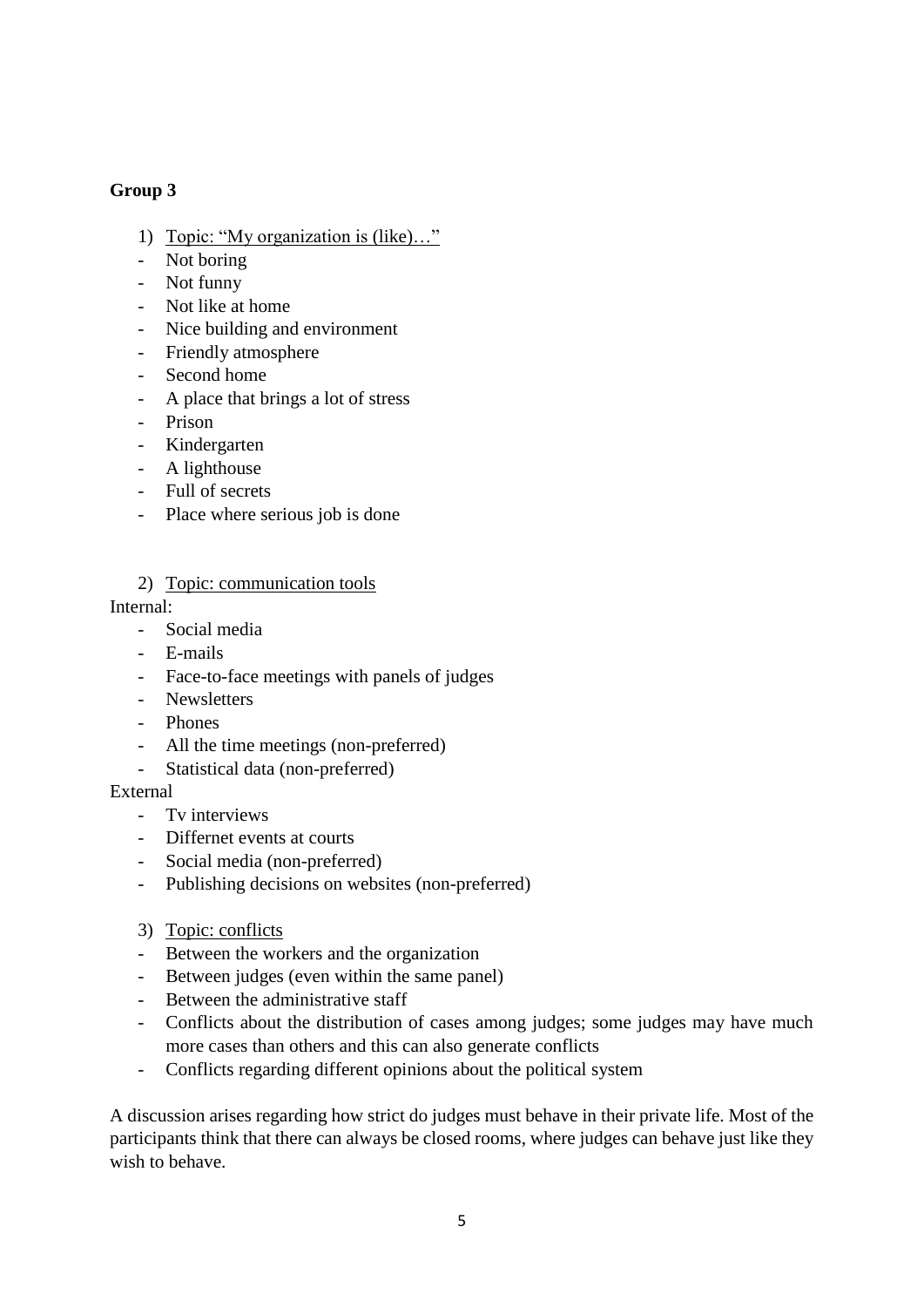- 4) Topic: rules of the communication
- Check out everything twice a day
- Be constantly available
- Dresscode
- Do not grow a beard
- Private e-mail blocked
- Change passport
- Do not use social media in your workplace
- Clarity
- Be careful with body-language
- Be respectful to people
- No political membership
- 5) Topic: stories
- Workplace gossips
- Funny trials
- Warning about colleagues
- Interesting cases

Question: what the participants would do if they got the task to create a video-blog about their judicial system.

Participant from Armenia mentioned thet for example the European Court of Justice also has many videos that explain how theiy work, how the Court brings a decision.

There was also a discussion about recruitment of young people to work in tha judicial system and to become a judge one day.

With **Group 1,** there was enough time to try one more group workshop technique. In this, three groups were formed again, and the groups received different tipocs again to discuss.

Forming three groups again, with new topics to discuss and presented by one member of the grup.

The three topics were the following:

- Communication tools in the organization; what new technologies are used nowadays? Are they useful or not?

Summary; according to the group, the face-to-face communication is still the most useful tool.

- Styles of communication; how honestly, directly can you communicate in your workplace?

Summary; direct communication, proper language is very important because legal language can be very difficult to understand. Judges also have some ethical restrictions when they communicate with others. In most of the participating countries it is not allowed to talk about pending cases. The problem of judges having a Facebook page was mentioned, but there was no time to discuss it in its depth.

Regulation of the communication of different news; how does your organization communicate with the press?